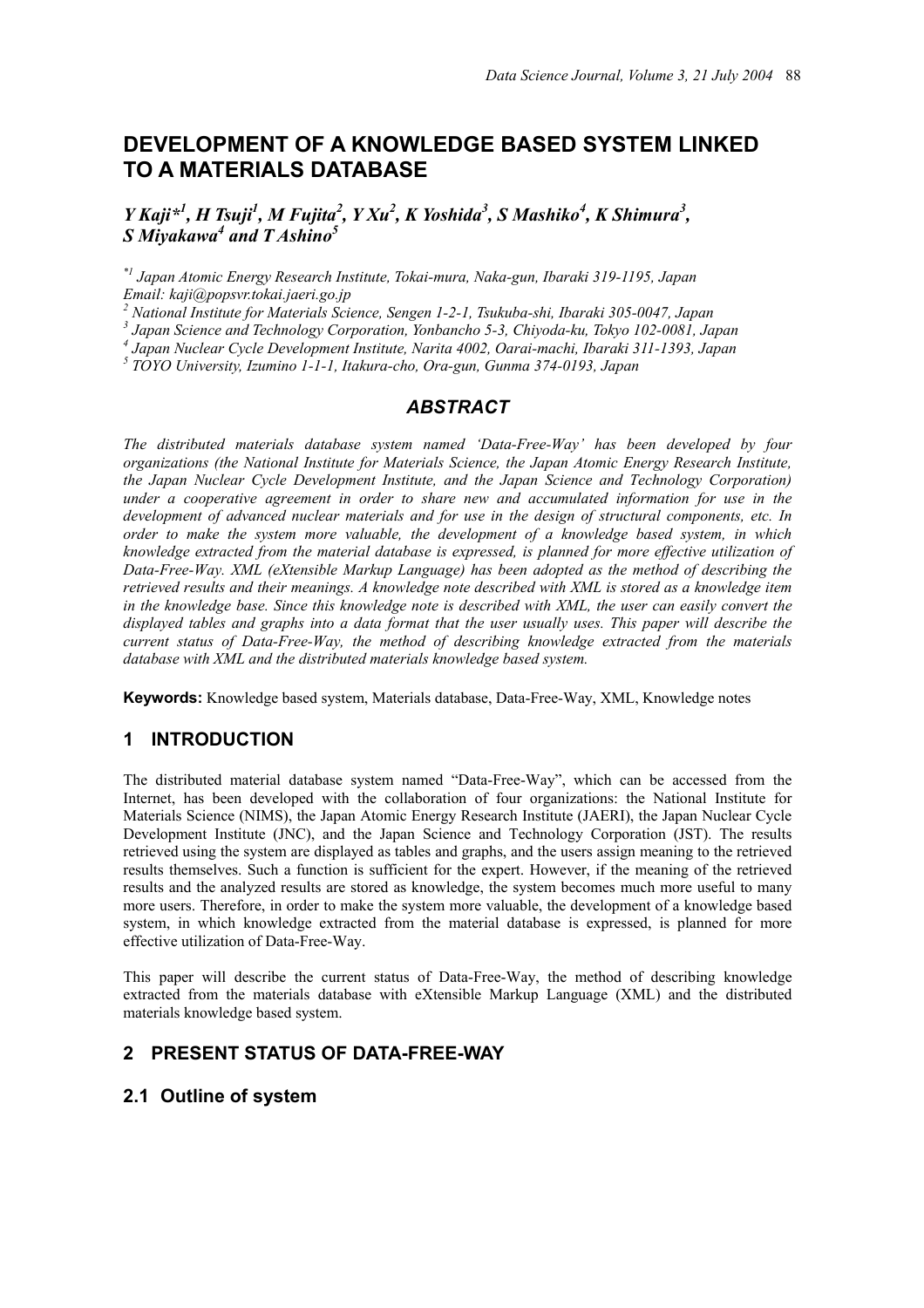

**Figure 1.** Outline of Data-Free-Way system

Nuclear materials are often used under extreme conditions such as neutron irradiation, high temperatures, corrosion and so on. Very little of material's behavior under service conditions in the nuclear field can be understood without practical examination. An easily accessed materials information system with a huge materials database using effective computers is, therefore, necessary for the design of nuclear materials and the analysis or simulation of the phenomena that occur in nuclear plant materials under the service conditions, especially relevant neutron irradiation phenomena.

Hence, as shown in Figure 1, the distributed database for advanced nuclear materials named "Data-Free-Way" was constructed with the collaboration of NIMS (http://dfw.nims.go.jp/), JAERI (http://jmpdpcda.tokai.jaeri.go.jp/), JNC (http:// dfw.jnc.go.jp/) and NIMS2 (http://dfw.nims.go.jp/jst) (Tsuji, Yokoyama, Fujita, Kano, Tachi, Shimura, Nakajima & Iwata, 1998; Tsuji, Yokoyama, Fujita, Kano, Tachi, Shimura, Nakajima & Iwata, 1999a; Tsuji, Yokoyama, Fujita, Kurihara, Kano, Tachi, Shimura, Nakajima & Iwata, 1999b; Fujita, Kinugawa, Tsuji, Kaji, Tachi, Shimura, Nakajima & Iwata, 2000) in order to share both new and accumulated information for use in the development of advanced nuclear materials and for use in the design of structural components, etc. over the Internet.

Referring to more than ten materials databases which have already been developed in Japan and in other countries (Doyama, Suzuki, Kihara & Yamamoto, 1991; Doyama, Kihara, Tanaka & Yamamoto, 1993; Glazman & Rumble, 1989; Barry & Reynard, 1992; Nishijima & Iwata, 1997), the data structure for advanced nuclear materials in the Data-Free-Way was originally a three-level hierarchy. The primary level contained six categories such as data source, material, specimen, test method  $\&$  data reduction, test conditions and test results. Twenty-five tables made up the secondary level. More than 420 data items were prepared for the final level.

A world wide web (WWW) home page and a WWW server were prepared. The data input-output system has the following additional functions included to reinforce integration between the database and the internet, for example the retrieval-layout function for graphical data; a simple graph preparation function; a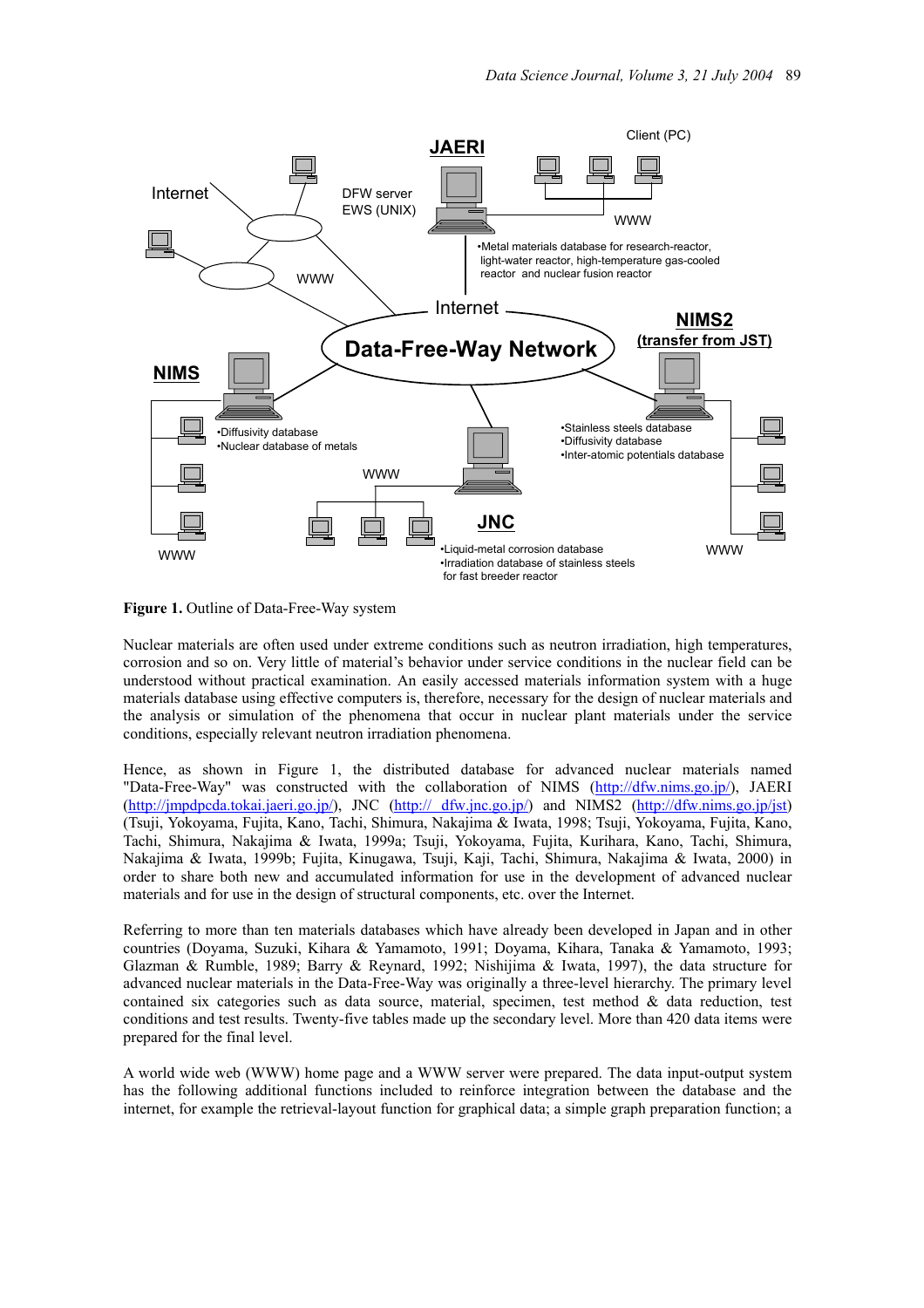

**Figure 2.** Concept behind the Data-Free-Way system, the knowledge creation function and the knowledge

function integrating numerical data and graphical data; the preparation function of a standard retrieval basescreen; a function that saves & reproduces retrieval conditions, etc. The on-line manual, dictionary on data items and unit conversion function have also been incorporated into the users' support system.

#### **2.2 Stored data**

NIMS prepared mechanical properties data for stainless steels and super alloys. JAERI prepared a database of mechanical properties data for nuclear materials for research reactors, light water reactors, high temperature gas-cooled reactors and fusion reactors. JNC built a liquid metal corrosion database for fast breeder reactors and a mechanical properties database of irradiated stainless steels. JST built a database of publicly available data on irradiated stainless steels. Currently, data on more than 35000 specimens from various kinds of materials are stored in a common database.

## **3 A DESCRIPTION OF KNOWLEDGE OBTAINED FROM THE MATERIALS DATABASE**

#### **3.1 Conceptual design of the knowledge base**

The existing materials databases were built according to an original concept and an original technique, which was not premised on sharing. It is difficult for users to use the databases cooperatively on their analysis systems. Even if the types of the materials are different, the materials database has many common data items. Other researchers have investigated using the XML description method on materials property data from other materials databases with different data structures (Yoshizu, Ijima, Halada, Shuto, Tsuchiya & Oyatsu, 1999; Shuto, Tsuchiya, Oyatsu, Yoshizu, Ijima & Halada, 1999; Shuto, Oyatsu, Halada & Yoshizu, 2002; Yoshizu, Yamazaki, Halada & Yoshizu, 2004). In this platform's system, the materials data is structured using XML-Document Type Definition (DTD) and the data itself is described using XML. The XML-DTD is analyzed by the Java program, and the search engine adapts to changes in the data's structure. MatML (MatML, n.d.), which determines the general framework for constructing of all material databases based on XML, is also considered a standard DTD for materials data. An important feature of the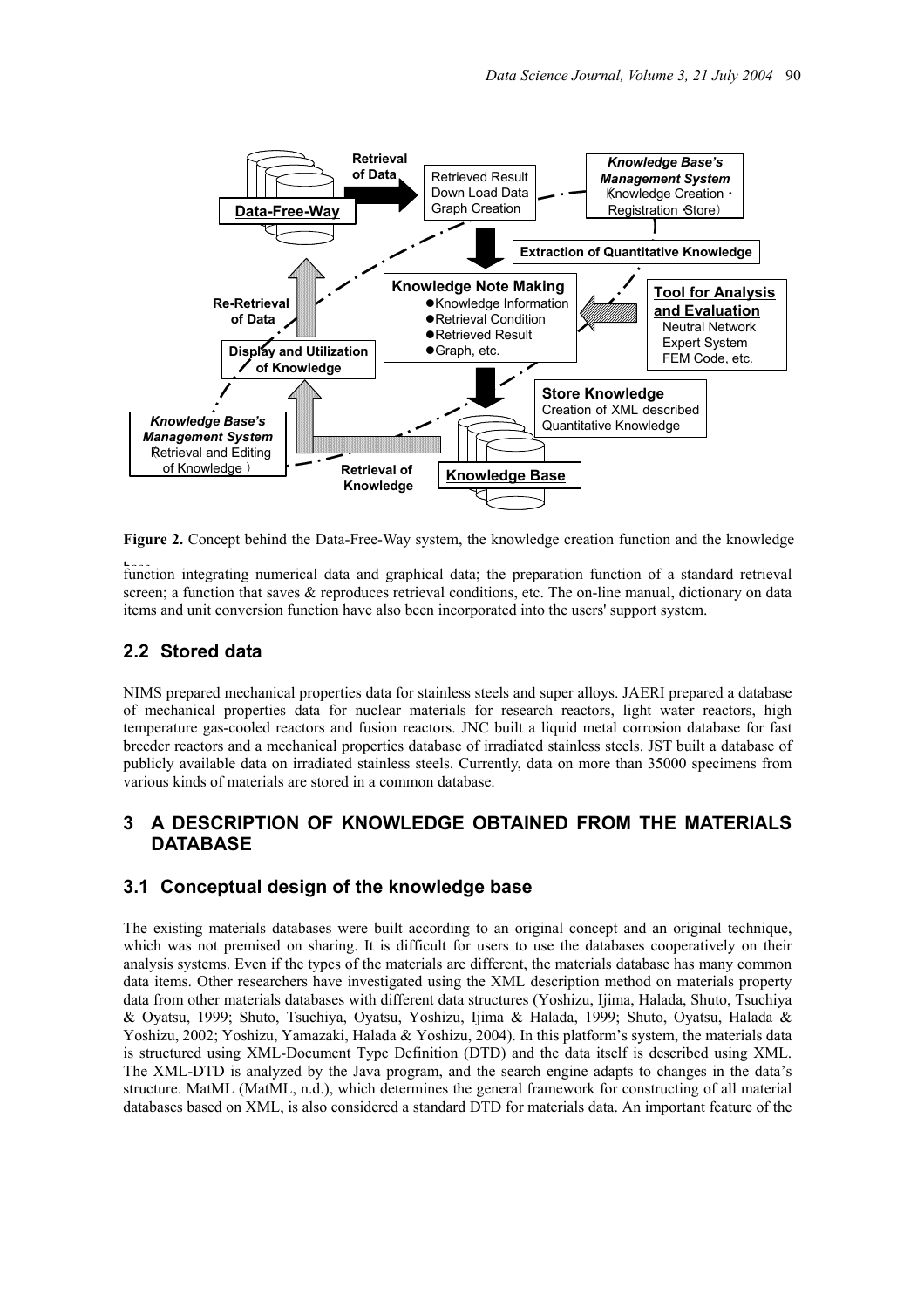

**Figure 3.** Flowchart of knowledge base system

MatML development effort was the inclusion of a broad range of input from the materials community. These individuals and groups represented private industry, government laboratories, universities, standards organizations, and professional societies, and their efforts were coordinated by the National Institute of Standards and Technology (NIST). An Internet based platform dedicated to composites design and thermophysical properties evaluation, which features a high-speed and light-weight calculation engine, with the capability to store and present large amount of materials information using XML, has also been developed (Xu, Kinugawa & Yagi, 2003; Xu, Tanaka, Goto & Yagi, 2004). As mentioned above, these studies are aimed at integrating several material databases using XML, but our system is aimed at describing the knowledge from the retrieved results, the data retrieval process using XML and sharing the knowledge among many users.

A standard retrieval screen was built for the users' convenience in Data-Free-Way. If typical retrieved results are available on the standard retrieval screen, users do not need to retrieve the query from scratch using the same conditions in order to retrieve this information from the database. Moreover, if the meaning of the retrieved results and the analyzed results are stored as knowledge, the system becomes more useful to many more users. Therefore, the purpose of this study is to describe the knowledge from the retrieved results, the XML data retrieval process and share the knowledge among many users.

Figure 2 shows the retrieval concept of Data- Free-Way, the knowledge note making function, and the knowledge base. Specialists from any organization can retrieve data, make graphs and evaluate the data using the distributed materials database (Data-Free-Way). Then if they discover new information, they can make knowledge notes with this new information, etc. Not only knowledge, but retrieval procedures for specialists are also recorded in a knowledge note. The knowledge notes are stored at each site and users can retrieve and read them through the knowledge base's management system. In this system, a knowledge note described with XML is stored as a knowledge item in the knowledge base. Therefore laymen can retrieve information without trial and error in the same way as specialists by using the retrieved procedures.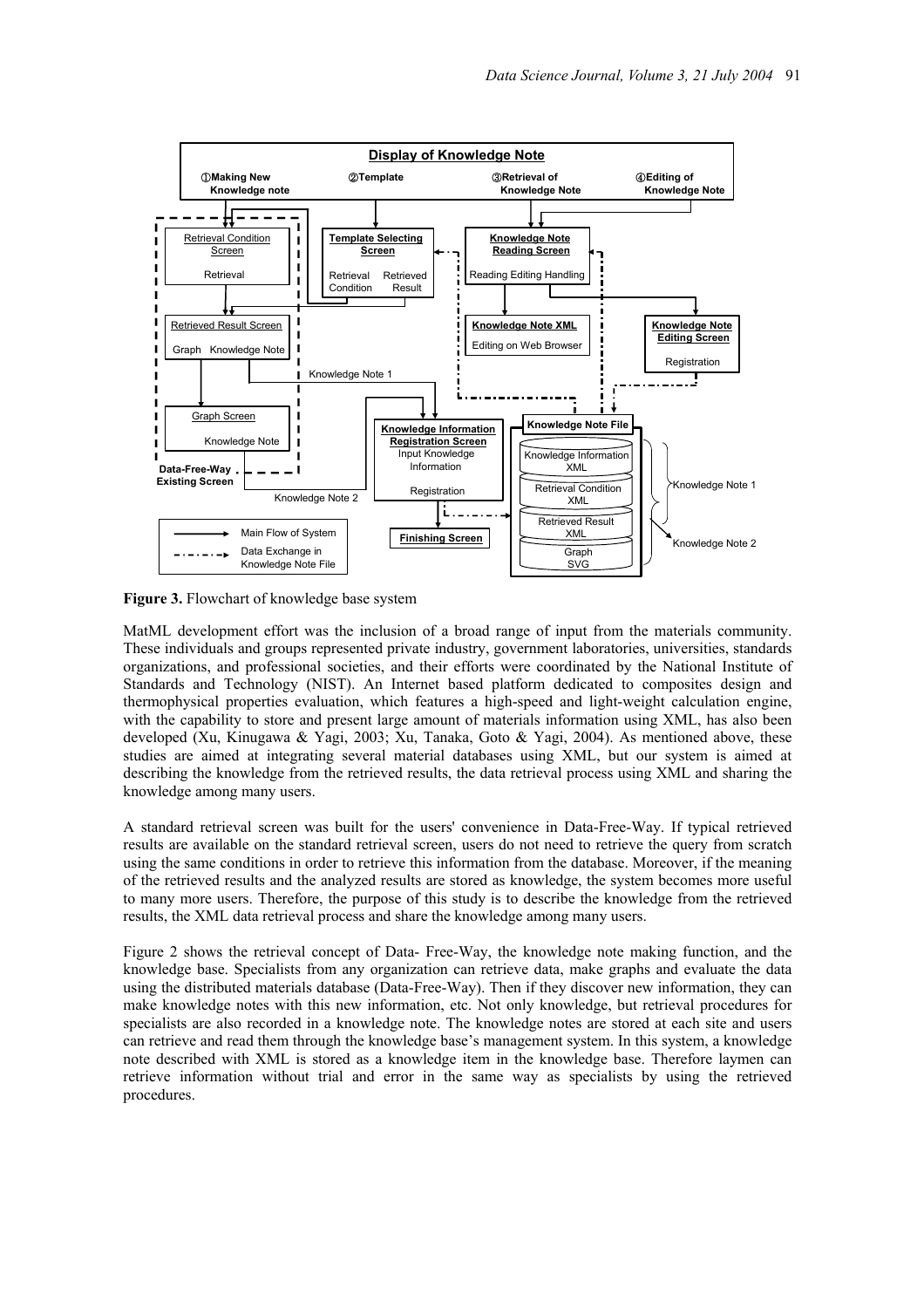The flowchart of the knowledge base system is shown in Figure 3. In the introductory Display of Knowledge Note window, users can select four functions: (1) the Knowledge Note Creation function, (2) the Template function, (3) the Retrieval of Knowledge Note function and (4) the Editing of Knowledge Note function as shown at the top of Figure 3. In the case of making a new knowledge note, users determine the retrieval conditions and display the retrieved results by using Data-Free-Way's standard retrieval screen. In the retrieved results screen or graph screen, users can create a knowledge note. In the knowledge information registration screen, users can input the title of the knowledge, name of the register, the retrieval contents, the knowledge extracted from the retrieved results and references. By pushing the registration button in the knowledge information registration screen, the knowledge information, retrieval condition and retrieved results are stored in XML format and the graph is stored in SVG (Scalable Vector Graphics) format. By using the template, users can reload the retrieval condition and the retrieved results stored as the knowledge note file in the template selecting screen. The user can then carry out a new retrieval based on this knowledge note or initiate a new data retrieval action. When retrieving a knowledge note, the required knowledge note can be displayed in the Web browser by selecting the knowledge note reading screen. When editing a knowledge note, users can modify and re-register the knowledge information in the knowledge note editing screen after selecting the relevant knowledge note in the knowledge note reading screen.

As mentioned above, this knowledge based system is a useful system for solving materials phenomena, prospecting materials and developing new materials because the knowledge base system is linked to a materials database (Data-Free-Way).

#### **3.2 An XML description of retrieved results**

XML has been adopted as the description method for the retrieved results and their meanings. XML is a language, or a document form, which both people and computers can understand.

If the accumulation of knowledge notes described with XML increases, the following can be expected. In general, text information including figures, tables, and images enables sharing by current network technology. This becomes the same thing as sharing information by distributing text information in printed matter. However, when knowledge about what the information means is shared with the computer and network, people judge the information overall and can understand its meaning. The form of document that both computers and people can understand is XML. When a document described with XML is installed on



**Figure 4.** Description format of a knowledge note using XML and XSL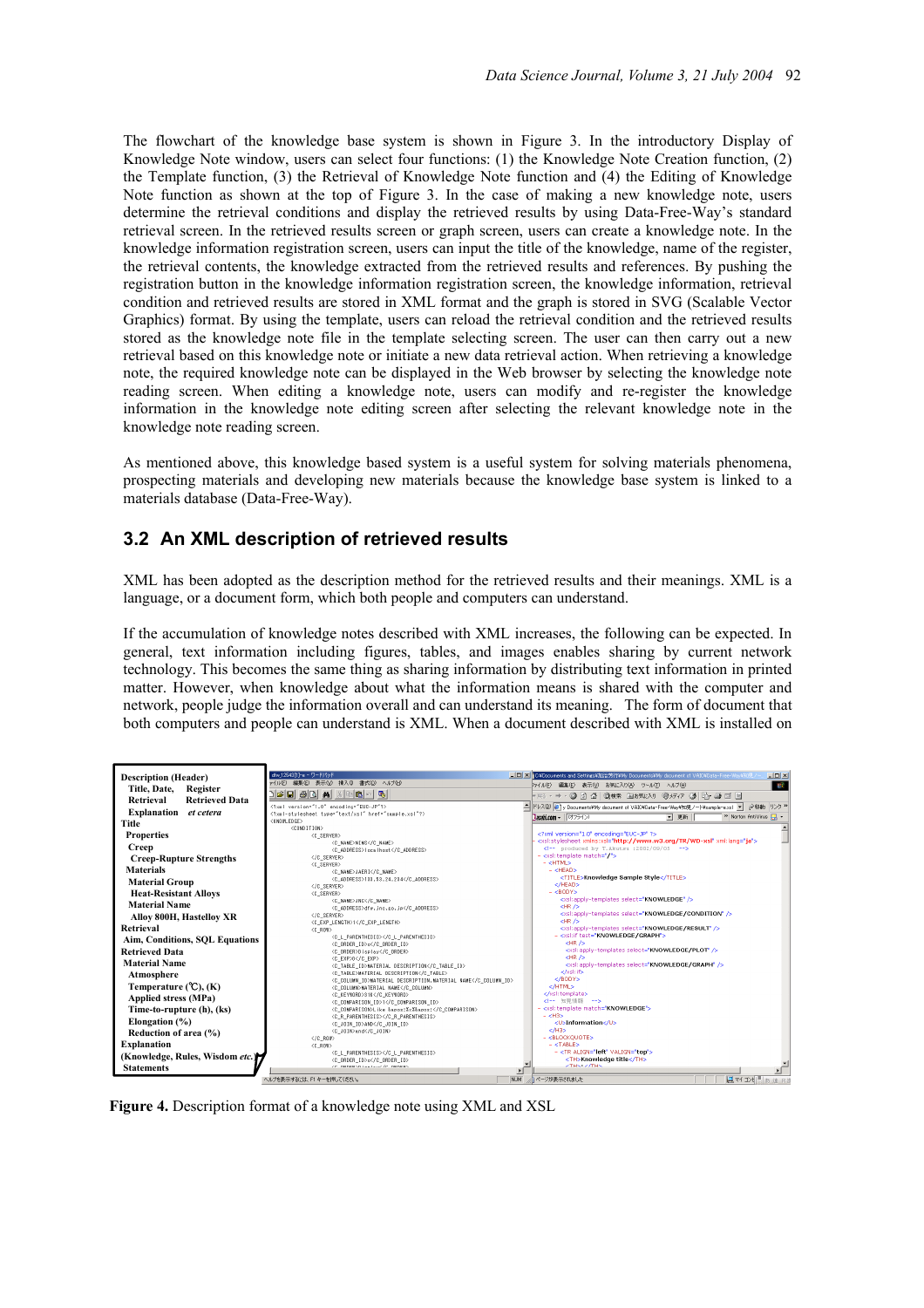the Internet, a world wide available database is created.

## **3.3 Knowledge notes**

Knowledge notes can be made at each stage of data retrieval; when the retrieved results are displayed or when graphs are created. At each stage a set of retrieval conditions can be reproduced from the knowledge note. Storing knowledge obtained as retrieved results, the items shown in the left side of Figure 4 are described with XML. In this XML file, the name of a data item is written as a tag, for example, <C\_KEYWORD>. The value of the item lies between the start and end tags, for example,  $\leq$ C\_KEYWORD> 316  $\leq$ /C\_KEYWORD>, which means the retrieval keyword is "316". Knowledge notes can also be displayed using XSL (eXtensible Style Language) as shown on the right hand side of Figure 4. It is possible to display data on a material's characteristics by creating XSL styles for each characteristic.

Since this knowledge note is described with XML, the user can easily convert the display format of the tables and the graphs into a data format that the user usually uses, because XML files can be easily processed by computer, or as it is also a human-readable text file, it can also be edited with any text editor. Moreover, additional information about retrieved numerical values, such as units can be easily conveyed.

If such knowledge notes are created by many experts or materials researchers and accumulated, an effective knowledge base system can be constructed. As this knowledge based system is described with XML, the system can be shared world wide.

## **4 AN EXAMPLE OF A KNOWLEDGE NOTE**



**Figure 5.** Example of a knowledge note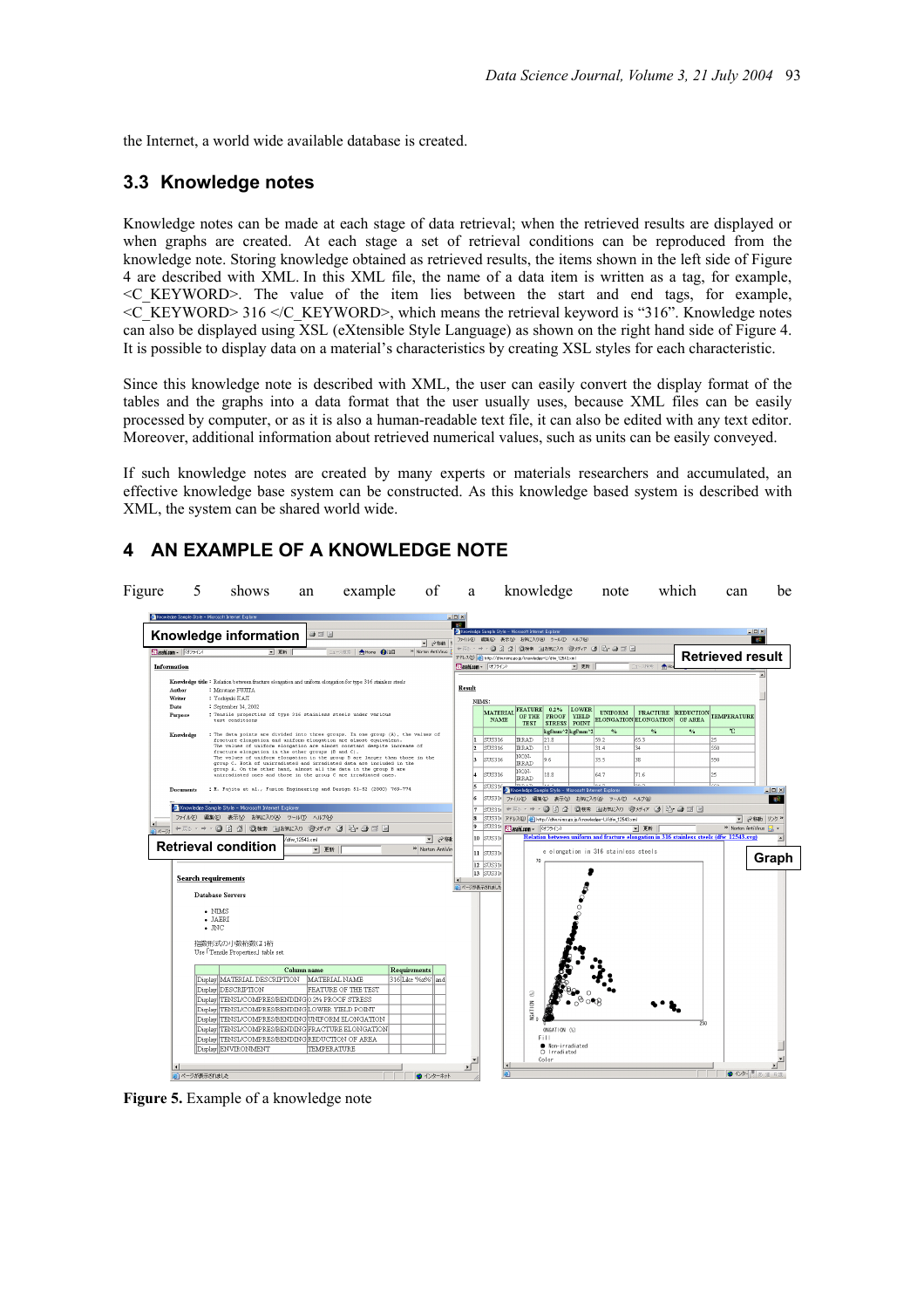produced at each stage of the data retrieval process, for example, when the retrieved results are displayed, or when graphs are created. A knowledge note consists of a table and graph of the retrieved results, and a description of the following items: the title, the register, the date of registration, the retrieval contents, the knowledge document, and reference to where the knowledge is described in the literature.

In this example, the retrieved results and their meaning in relation to the tensile properties of unirradiated and irradiated stainless steels are described. The user can retrieve data items which are not described in the knowledge note from the facts database.

By describing knowledge obtained from the facts database using XML, the system possesses not only the advantage of being able to display the retrieved results as tables or graphs but also display knowledge.

#### **5 SUMMARY**

A distributed materials database system named "Data-Free-Way" that can be accessed via the Internet has been developed with the collaboration of four organizations: NIMS, JAERI, JNC, and JST. In order to make the system more valuable, the development of a knowledge based system, in which knowledge extracted from the material database is expressed, is planned for a more effective utilization of Data-Free-Way.

As a first step in the knowledge base's development program, knowledge notes have been created using XML from typical results retrieved through the standard retrieval screen and from the meaning of the retrieved results.

## **6 REFERENCES**

Barry, T. & Reynard, K. W., (Eds.) (1992) *Computerization and Networking of Materials Databases*, *ASTM-STP 1140 (Third Volume)*. Philadelphia: American Society for Testing and Materials.

Doyama, M., Suzuki, T., Kihara, J. & Yamamoto, R., (Eds.) (1991) *Computer Aided Innovation of New Materials*. Netherlands: Elsevier Sci. Publ.

Doyama, M., Kihara, J., Tanaka, M. & Yamamoto, R., (Eds.) (1993) *Computer Aided Innovation of New Materials (II)*, Netherlands: Elsevier Sci. Publ.

Fujita, M., Kinugawa, J., Tsuji, H., Kaji, Y., Tachi, Y., Saito, J., Shimura, K., Nakajima, R. & Iwata, S. (2000) Application of the Distributed Database (Data-Free-Way) on the Analysis of Mechanical Properties in Neutron Irradiated 316 Stainless Steel. *Fusion Engineering and Design*, *51-52*, 769-774.

Glazman, J. S. & Rumble, J. R., (Eds.) (1989) *Computerization and Networking of Materials Databases, ASTM-STP 1017*. Philadelphia: American Society for Testing and Materials.

*MatML* (n.d.) Homepage of MatML. Available from: http://www.matml.org/

Nishijima, S. & Iwata, S., (Eds.) (1997) *Computerization and Networking of Materials Databases, ASTM-STP 1311 (Fifth Volume).* Philadelphia: American Society for Testing and Materials.

Shuto, T., Tsuchiya, M., Oyatsu, Y., Yoshizu, H., Ijima, K. & Halada, K. (1999) Construction of System for Materials Database (IV) –Development of a basic system for the material data exchange. *Proc. of the 37th Symposium on Strength of Materials at High Temperatures (*pp*.* 170-174). Kawasaki: The Society of Materials Science, Japan (in Japanese).

Shuto, T., Oyatsu, Y., Halada, K. & Yoshizu, H. (2002) The Platform System for Federation of Materials Databases by Use of XML, *18th Int. CODATA Conf.*, Montreal, Canada.